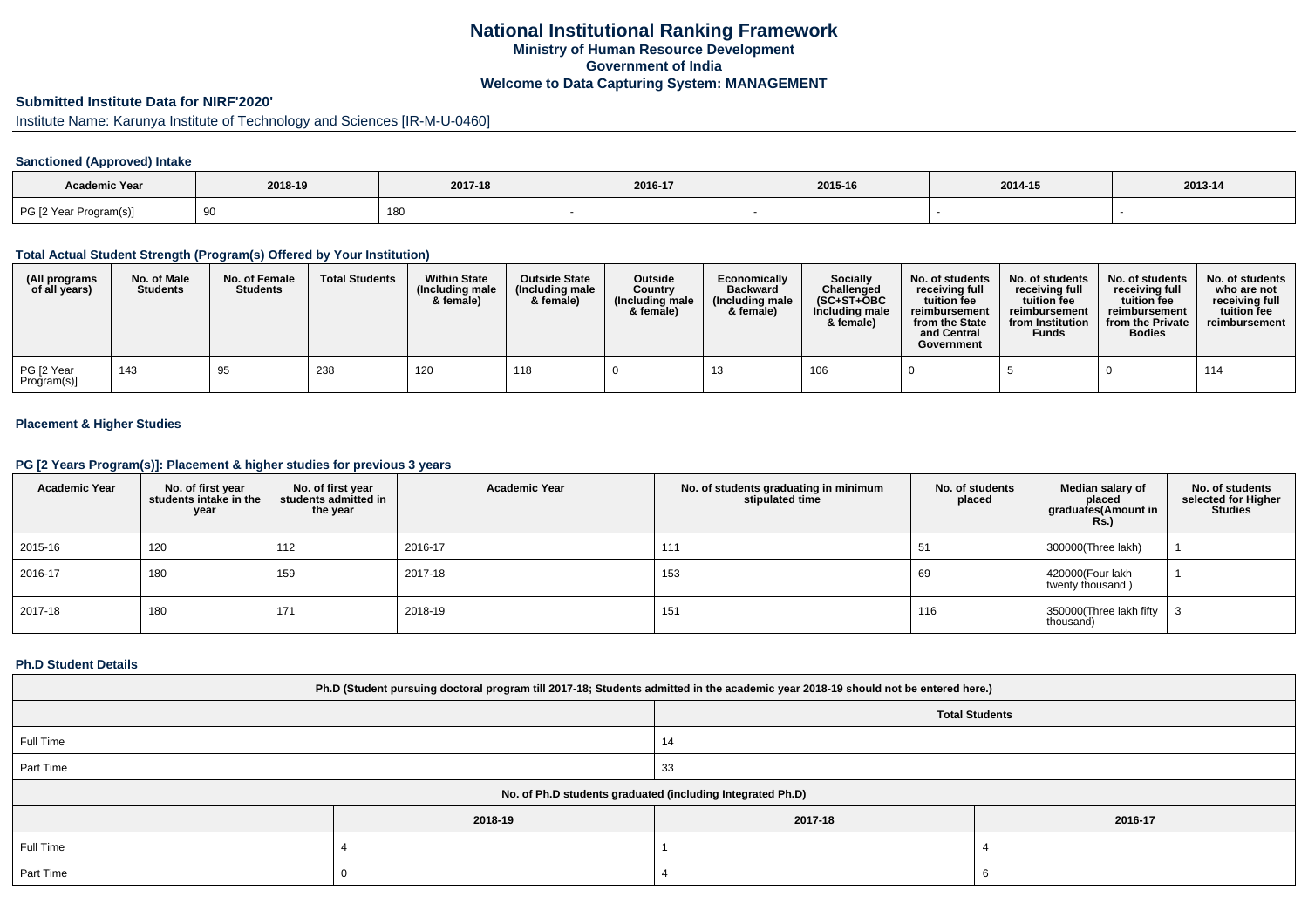#### **Financial Resources: Utilised Amount for the Capital expenditure for previous 3 years**

| Academic Year                                                                                                                                                                  | 2018-19                                                                 | 2017-18                                                                     | 2016-17                                                                                            |  |  |  |  |  |  |
|--------------------------------------------------------------------------------------------------------------------------------------------------------------------------------|-------------------------------------------------------------------------|-----------------------------------------------------------------------------|----------------------------------------------------------------------------------------------------|--|--|--|--|--|--|
|                                                                                                                                                                                | <b>Utilised Amount</b><br><b>Utilised Amount</b>                        |                                                                             | <b>Utilised Amount</b>                                                                             |  |  |  |  |  |  |
| Annual Capital Expenditure on Academic Activities and Resources (excluding expenditure on buildings)                                                                           |                                                                         |                                                                             |                                                                                                    |  |  |  |  |  |  |
| Library (Books, Journals and e-Resources only)                                                                                                                                 | 60251 (Sixty thousand two hundred and fifty one only)                   | 654553 (Six lakhs fifty four thousand five hundred and fifty<br>three only) | 221318 (Two lakhs twenty one thousand three hundred and<br>eighteen only)                          |  |  |  |  |  |  |
| Expenditure on setting up/upgradation of laboratory                                                                                                                            | 0 (Zero)                                                                | 481170 (Four lakhs eighty one thousand one hundred and<br>seventy only)     | 0 (Zero)                                                                                           |  |  |  |  |  |  |
| Other expenditure on creation of Capital Assets (For setting up<br>classrooms, seminar hall, conference hall, library excluding<br>expenditure on Land , Building, Roads etc.) | 306987 (Three lakhs six thousand nine hundred and eighty<br>seven only) | 346842 (Three lakhs forty six thousand eight hundred and forty<br>two only) | 16598333 (One crore sixty five lakhs ninety eight thousand<br>three hundred and thirty three only) |  |  |  |  |  |  |

### **Financial Resources: Utilised Amount for the Operational expenditure for previous 3 years**

| <b>Academic Year</b>                                                                                                                                                                           | 2018-19                                                                                   | 2017-18                                                                                           | 2016-17                                                                                     |  |  |  |  |  |  |
|------------------------------------------------------------------------------------------------------------------------------------------------------------------------------------------------|-------------------------------------------------------------------------------------------|---------------------------------------------------------------------------------------------------|---------------------------------------------------------------------------------------------|--|--|--|--|--|--|
|                                                                                                                                                                                                | <b>Utilised Amount</b>                                                                    | <b>Utilised Amount</b>                                                                            | <b>Utilised Amount</b>                                                                      |  |  |  |  |  |  |
| <b>Annual Operational Expenditure</b>                                                                                                                                                          |                                                                                           |                                                                                                   |                                                                                             |  |  |  |  |  |  |
| Salaries (Teaching and Non Teaching staff)                                                                                                                                                     | 17904399 (One crore seventy nine lakhs for thousan three<br>hundred and ninety nine only) | 23032507 (Two crores thirty lakhs thirty two thousand five<br>hundred and seven only)             | 19715556 (One crore ninety seven lakhs fifteen thousand five<br>hundred and fifty six only) |  |  |  |  |  |  |
| Maintenance of Academic Infrastructure or consumables and<br>other running expenditures(excluding maintenance of hostels<br>and allied services, rent of the building, depreciation cost, etc) | 14332650 (One crore forty three lakhs two thousand six<br>hundred and fifty only)         | 29199784 (Two crores ninety one lakhs ninety nine thousand<br>seven hundred and eighty four only) | 23603127 (Two crores thirty six lakhs three thousand one<br>hundred and twenty seven only)  |  |  |  |  |  |  |
| Seminars/Conferences/Workshops                                                                                                                                                                 | 280269 (Two Lakhs eighty thousand two hundred and sixty<br>nine only)                     | 189093 (One lakh eighty nine thousand and ninety three only)                                      | 437680 (Four lakhs thirty seven thousand six hundred and<br>eighty only)                    |  |  |  |  |  |  |

### **Sponsored Research Details**

| <b>Financial Year</b>                    | 2018-19                                        | 2017-18                 | 2016-17                 |
|------------------------------------------|------------------------------------------------|-------------------------|-------------------------|
| Total no. of Sponsored Projects          |                                                |                         |                         |
| Total no. of Funding Agencies            |                                                |                         |                         |
| Total Amount Received (Amount in Rupees) | 241220                                         | 240000                  | 240000                  |
| Amount Received in Words                 | Two lakh forty one thousand two hundred twenty | Two lakh forty thousand | Two lakh forty thousand |

# **Consultancy Project Details**

| <b>Financial Year</b>                    | 2018-19                           | 2017-18                                             | 2016-17                       |
|------------------------------------------|-----------------------------------|-----------------------------------------------------|-------------------------------|
| Total no. of Consultancy Projects        |                                   |                                                     |                               |
| Total no. of Client Organizations        |                                   |                                                     |                               |
| Total Amount Received (Amount in Rupees) | 98600                             | 2278038                                             | 586000                        |
| Amount Received in Words                 | Ninety eight thousand six hundred | Twenty two lakh seventy eight thousand thirty eight | Five lakh eighty six thousand |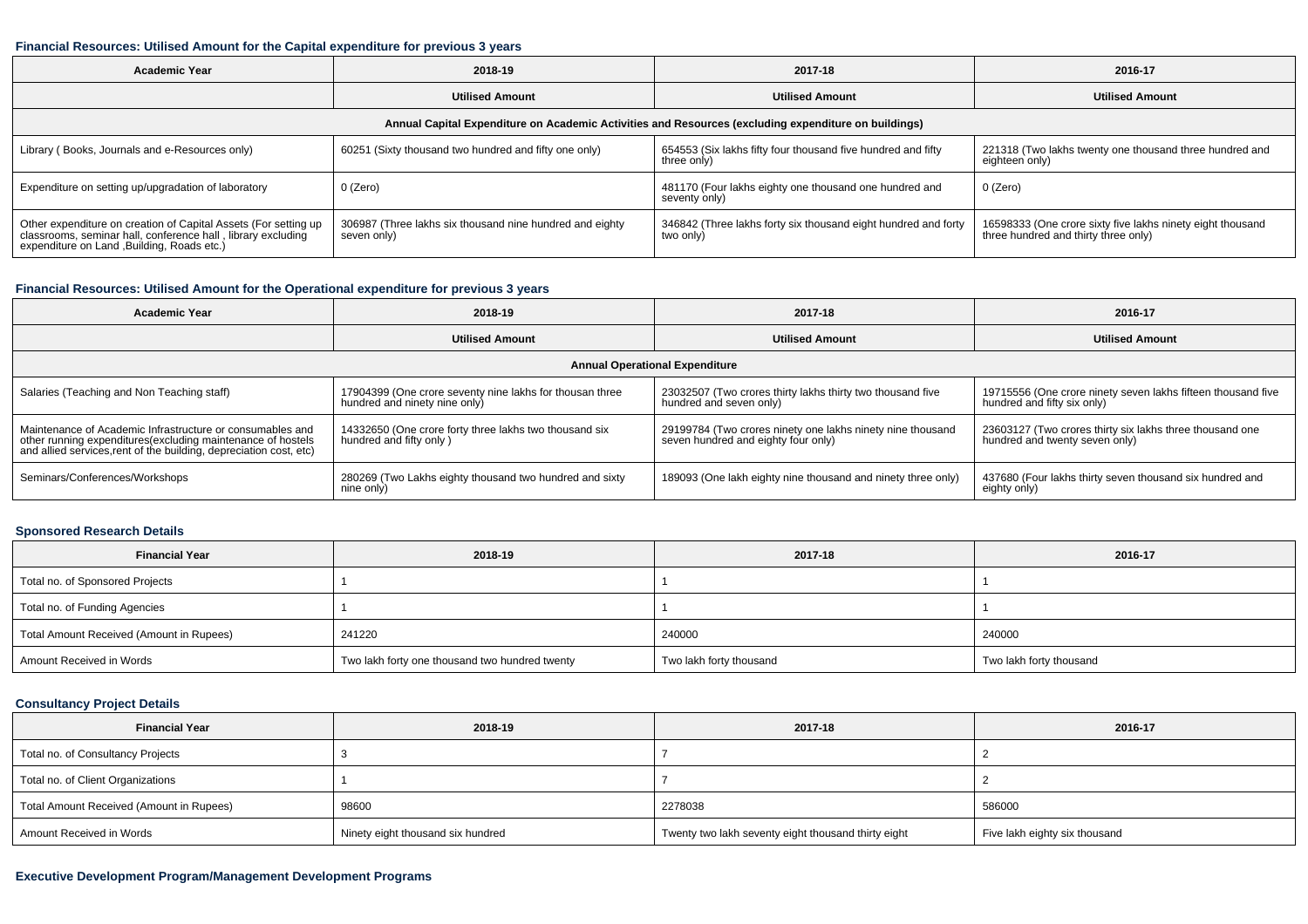| <b>Financial Year</b>                                                             | 2018-19 | 2017-18 | 2016-17 |
|-----------------------------------------------------------------------------------|---------|---------|---------|
| Total no. of Executive Development Programs/ Management<br>Development Programs   |         |         |         |
| Total no. of Participants                                                         |         |         |         |
| Total Annual Earnings (Amount in Rupees)(Excluding Lodging<br>& Boarding Charges) |         |         |         |
| <b>Total Annual Earnings in Words</b>                                             | Zero    | Zero    | Zero    |

### **PCS Facilities: Facilities of physically challenged students**

| 1. Do your institution buildings have Lifts/Ramps?                                                                                                        | Yes, more than 80% of the buildings |
|-----------------------------------------------------------------------------------------------------------------------------------------------------------|-------------------------------------|
| 2. Do your institution have provision for walking aids, includingwheelchairs and transportation from one building to another for<br>handicapped students? | Yes                                 |
| 3. Do your institution buildings have specially designed toilets for handicapped students?                                                                | Yes, more than 80% of the buildings |

### **Awards Details**

| 1. How many faculty member of your institution have received highly reputed national/international awards/recognition from central<br>government agencies in the previous academic year 2018-19 |                         |                                                 | 9                                                                                                                     |                                                                                                                                                     |                                          |                            |                             |                               |                              |
|-------------------------------------------------------------------------------------------------------------------------------------------------------------------------------------------------|-------------------------|-------------------------------------------------|-----------------------------------------------------------------------------------------------------------------------|-----------------------------------------------------------------------------------------------------------------------------------------------------|------------------------------------------|----------------------------|-----------------------------|-------------------------------|------------------------------|
| Srno                                                                                                                                                                                            | Name of the Faculty     | Name of the Award                               | <b>Name of the Central</b><br>aovernment<br>agency/international<br>agencies from where<br>award has been<br>received | Address of the<br>Agency giving award                                                                                                               | <b>Contact Email ID of</b><br>the Agency | Year of receiving<br>award | Email ID of the<br>faculty  | Contact no. of the<br>faculty | Is it<br>Fellowship?(Yes/No) |
|                                                                                                                                                                                                 | Aldin Justin Sundararaj | Young Achievers<br>Award                        | Institution of Engineers<br>India                                                                                     | 8 Gokhale Road, West<br>Bengal, Kolkata-<br>700020                                                                                                  | sdg@ieindia.org                          | 2019                       | aldinjustin@karunya.e<br>du | 9047653317                    | No                           |
| 2                                                                                                                                                                                               | Aldin Justin Sundararaj | Young Engineers<br>Award                        | Institution of Engineers<br>India                                                                                     | 8 Gokhale Road. West<br>Bengal, Kolkata-<br>700020                                                                                                  | sdg@ieindia.org                          | 2018                       | aldinjustin@karunya.e<br>du | 9047653317                    | No                           |
| 3                                                                                                                                                                                               | N Anand                 | Vishwakarma Award                               | <b>Construction Industry</b><br>Development Council                                                                   | 801 Hemkunt<br>Chambers 89 Nehru<br>Place. New Delhi 110<br>019                                                                                     | cidc@cidc.in                             | 2018                       | nanand@karunya.edu          | 9486115105                    | No                           |
|                                                                                                                                                                                                 | Sneha Gautam            | <b>Outstanding Reviewer</b><br>Award            | Journal of<br>Environmental<br><b>Chemical Engineering</b><br><b>Elsevier Publication</b>                             | Radarweg 29 1043 NX<br>Amsterdam The<br>Netherlands                                                                                                 | permissions@elsevier.<br>com             | 2018                       | snehagautam@karuny<br>a.edu | 9131085801                    | No                           |
| 5                                                                                                                                                                                               | Sneha Gautam            | Young Environmental<br><b>Engineering Award</b> | The Institution of<br>Engineers India                                                                                 | 8 Gokhale Road, West<br>Bengal, Kolkata-<br>700020                                                                                                  | sdg@ieindia.org                          | 2019                       | snehagautam@karuny<br>a.edu | 9131085801                    | No                           |
| 6                                                                                                                                                                                               | V P Dinesh              | <b>DST Young Scientist</b><br>Travel Award      | Science and<br><b>Engineering Research</b><br>Board                                                                   | 5 and 5 A Lower<br>Ground Floor, Vasant<br>Square Mall, Plot<br>No.A, Community<br>Centre, Sector B.<br>Pocket 5, Vasant Kunj,<br>New Delhi 110 070 | secretary.serb@nic.in                    | 2018                       | dineshvp@karunya.ed         | 9489609171                    | No                           |
|                                                                                                                                                                                                 | Sneha Gautam            | <b>Reviewer Recognition</b><br>Award            | Environmetnal<br><b>International Elsevier</b><br>Publicaiton                                                         | Radarweg 29 1043 NX<br>Amsterdam The<br>Netherlands                                                                                                 | permissions@elsevier.<br>com             | 2019                       | snehagautam@karuny<br>a.edu | 9131085801                    | No                           |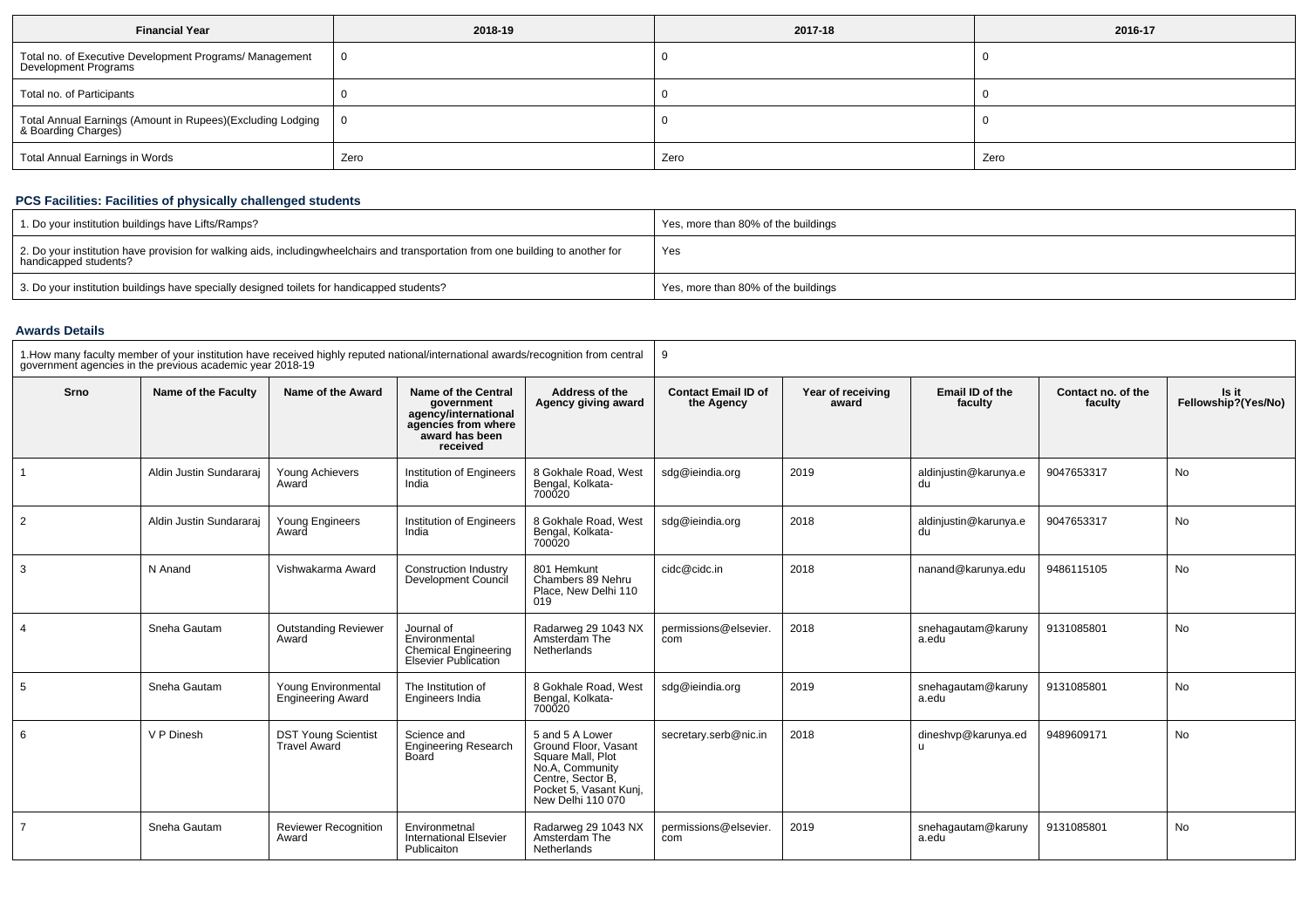| 8              | Sneha Gautam                                                | <b>Reviewer Recognition</b><br>Award | Journal of<br>Environmental<br><b>Chemical Engineering</b><br><b>Elsevier Publication</b>                    | Head Quarters:<br>Amsterdam, Netherlan<br>ds (website:<br>https://www.elsevier.co<br>m/en-in)             | support@reviewerreco<br>gnition.elsevier.com                                                      | 2019                                     | snehagautam@karuny<br>a.edu | 9131085801                       | No                            |
|----------------|-------------------------------------------------------------|--------------------------------------|--------------------------------------------------------------------------------------------------------------|-----------------------------------------------------------------------------------------------------------|---------------------------------------------------------------------------------------------------|------------------------------------------|-----------------------------|----------------------------------|-------------------------------|
| 9              | Sneha Gautam                                                | <b>Outstanding Reviewer</b><br>Award | Journal of Cleaner<br><b>Production Elsevier</b><br>Publication                                              | Radarweg 29 1043 NX<br>Amsterdam The<br>Netherlands                                                       | support@reviewerreco<br>qnition.elsevier.com                                                      | 2018                                     | snehagautam@karuny<br>a.edu | 9131085801                       | <b>No</b>                     |
|                |                                                             |                                      | 2. How many students of your institution have won international awards in the previous academic year 2018-19 |                                                                                                           | 9                                                                                                 |                                          |                             |                                  |                               |
| Srno           | Name of the<br>Student/Name of the<br><b>Team</b>           | <b>Enrolment Number</b>              | Name of the Award                                                                                            | <b>Name of International</b><br>Institution/Organisati<br>on from where the<br>award has been<br>received | Address of the<br>Agency giving award                                                             | <b>Contact Email ID of</b><br>the Agency | Year of receiving<br>award  | Email ID of the<br>faculty       | Contact no. of the<br>faculty |
| $\mathbf{1}$   | Aadarsh Ram J                                               | <b>UR15ME208</b>                     | All India Inter<br><b>University Athletics</b><br>Championship Gold<br>Medal                                 | <b>Mangalore University</b><br>Mangalore                                                                  | Association of Indian<br>University, New Delhi                                                    | info@aiu.ac.in                           | 2018                        | aadarshram1997@gm<br>ail.com     | 7598721275                    |
| $\overline{2}$ | PEESAPATI V VARA<br><b>HASATYASUNDARI</b><br><b>ISWARYA</b> | UR16BT099                            | Federation cup Ball<br><b>Badminton</b><br>Championship Bronze<br>Medal                                      | PSNA College of<br>Engineering and<br><b>Technology Dindigul</b><br>Tamil Nadu                            | Tamil Nadu Ball<br><b>Badminton Association</b><br>& Ball Badminton<br>Federation of India        | istetnp.aknatesan@gm<br>ail.com          | 2018                        | Iswaryapeesapati64@<br>qmail.com | 9344556208                    |
| 3              | <b>DESIREDDY</b><br><b>SRAVANI</b>                          | URK18BCA025                          | Federation cup Ball<br>Badminton<br>Championship Bronze<br>Medal                                             | PSNA College of<br>Engineering and<br><b>Technology Dindigul</b><br>Tamil Nadu                            | <b>Tamil Nadu Ball</b><br><b>Badminton Association</b><br>& Ball Badminton<br>Federation of India | istetnp.aknatesan@gm<br>ail.com          | 2018                        | sravanireddy47026@q<br>mail.com  | 6302296092                    |
| $\overline{4}$ | SHWETHA V                                                   | <b>URK18CS259</b>                    | All India Inter<br>University Wushu<br>women Championship<br><b>Silver Medal</b>                             | <b>Punjab University</b><br>Chandigargh                                                                   | Association of Indian<br>University New Delhi                                                     | info@aiu.ac.in                           | 2019                        | shwetha18@karunya.e<br>du.in     | 8310634289                    |
| 5              | <b>ADITHIYA G</b>                                           | <b>URK18CS257</b>                    | All India Inter<br>University Wushu<br>women Championship<br><b>Bronze Medal</b>                             | <b>Punjab University</b><br>Chandigargh                                                                   | Association of Indian<br>University New Delhi                                                     | info@aiu.ac.in                           | 2019                        | adithiyagkrish16@gma<br>il.com   | 7899364190                    |
| 6              | <b>KAVYA S</b>                                              | UR16BI025                            | All India Inter<br>University Wushu<br>women Championship<br>Bronze Medal                                    | <b>Punjab University</b><br>Chandigargh                                                                   | Association of Indian<br>University New Delhi                                                     | info@aiu.ac.in                           | 2019                        | kavyas@karunya.edu.i             | 9940983810                    |
| $\overline{7}$ | <b>SHANTHOSH M</b>                                          | <b>URK18CR041</b>                    | All India Inter<br>University Wushu<br>women Championship<br><b>Bronze</b>                                   | <b>Punjab University</b><br>Chandigargh                                                                   | Association of Indian<br>University New Delhi                                                     | info@aiu.ac.in                           | 2019                        | yogeshrathna@gmail.c<br>om       | 9080127653                    |
| 8              | <b>ASWATH MARTIN S</b>                                      | <b>URK17ME167</b>                    | All India Inter<br>University Wushu<br>women Championship<br>Bronze Medal                                    | <b>Punjab University</b><br>Chandigargh                                                                   | Association of Indian<br>University New Delhi                                                     | info@aiu.ac.in                           | 2019                        | aswath219@gmail.co<br>m          | 9087691771                    |
| 9              | <b>G R SAAIDHARNESH</b>                                     | <b>URK17ME203</b>                    | Indian International<br>Taekwondo<br>Championshi                                                             | Talkatora Indoor<br>Stadium New Delhi                                                                     | India Dojang Sports<br>Organization New<br>Delhi                                                  | kuyscindia@gmail.com                     | 2018                        | sivasanjeve@gmail.co<br>m        | 9080127653                    |

#### **Accreditation**

#### **NBA Accreditation**

| 1. Does your institute have a valid NBA Accreditation?                                     | <b>YES</b>                    |
|--------------------------------------------------------------------------------------------|-------------------------------|
| Total number of programs (whose two batches have passed out) in the institution/department | Number of programs accredited |